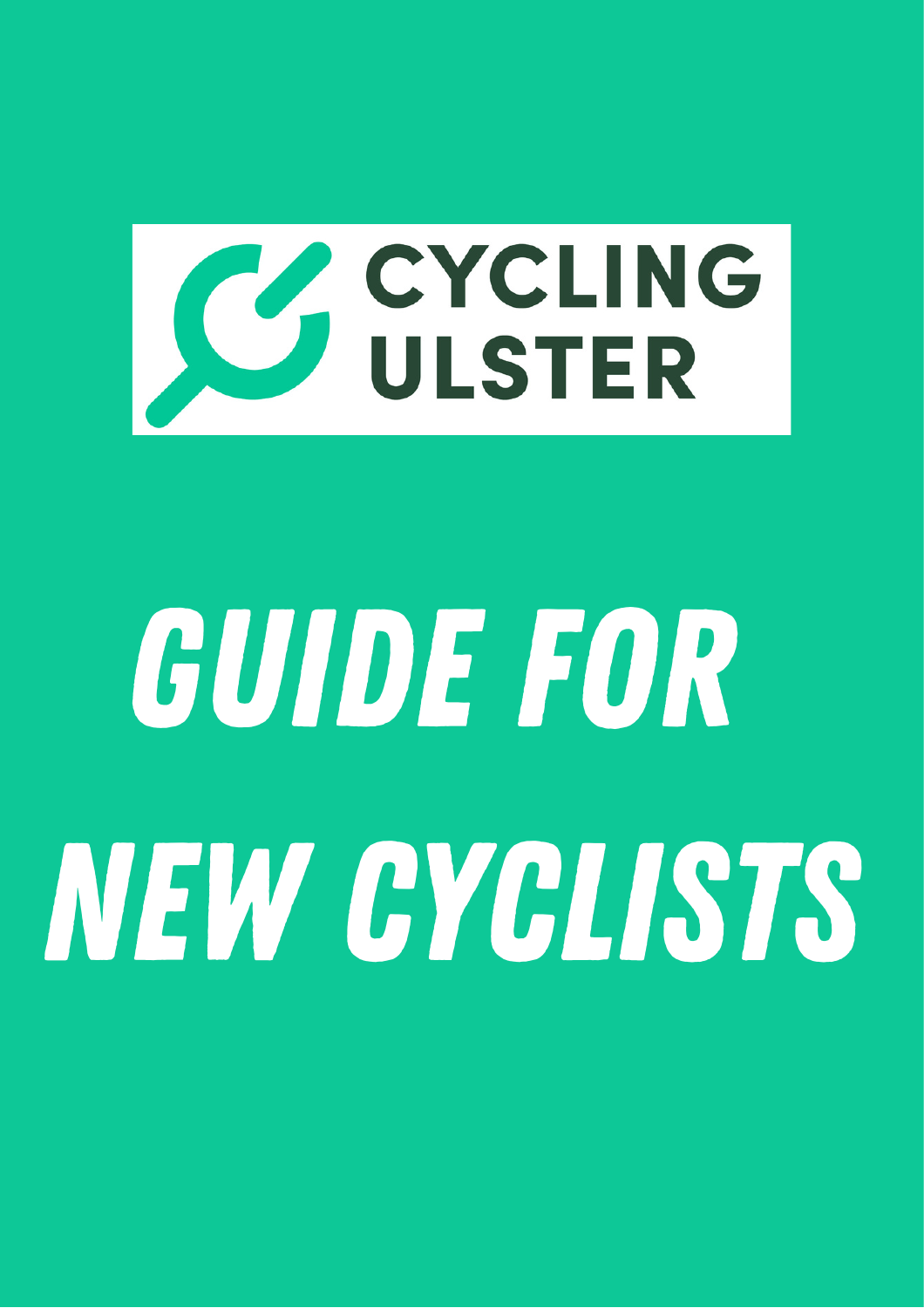# Pre-ride preparation and checks

**Cycling Ulster encourage all cyclists, new and more experienced, to set aside time to prepare before venturing out on the road.**

Bike check

**All cyclists should complete an "M" check before each cycle.**

**See Bike [Check](https://www.communitybikerides.ie/resources) and [Know](https://www.communitybikerides.ie/resources) your Bike for more information.**

## **TYRES**

**·Ensure tyres are fully inflated**

**·This is one of the simplest things you can do that can have the greatest effect, and is often overlooked**

**·Properly inflated tyres make pedaling easier and reduce effort needed to maintain your speed, protects rims from damage, prolongs tyre durability and less likely to experience a flat**

**·Inflation limits will depend on the tyres so check the guide on the tyre side wall**

**·Tyre treads need to be checked for excessive wear or other damage, such as embedded glass or objects**

## Brakes

**·Spin the wheels to check for rubbing and then apply the brakes to ensure they stop the bike smoothly and evenly**

- **·Check brake pads for excessive wear**
- **·Check cables and housing to make sure there is no fraying or splitting**
- **·Check the wheel quick release levers to ensure they are secure**
- **·Check for any loose parts or other mechanical problems**
- **·Do a slow-speed ride and inspect bike, brakes, and shifting before you depart**



Guide for new cyclists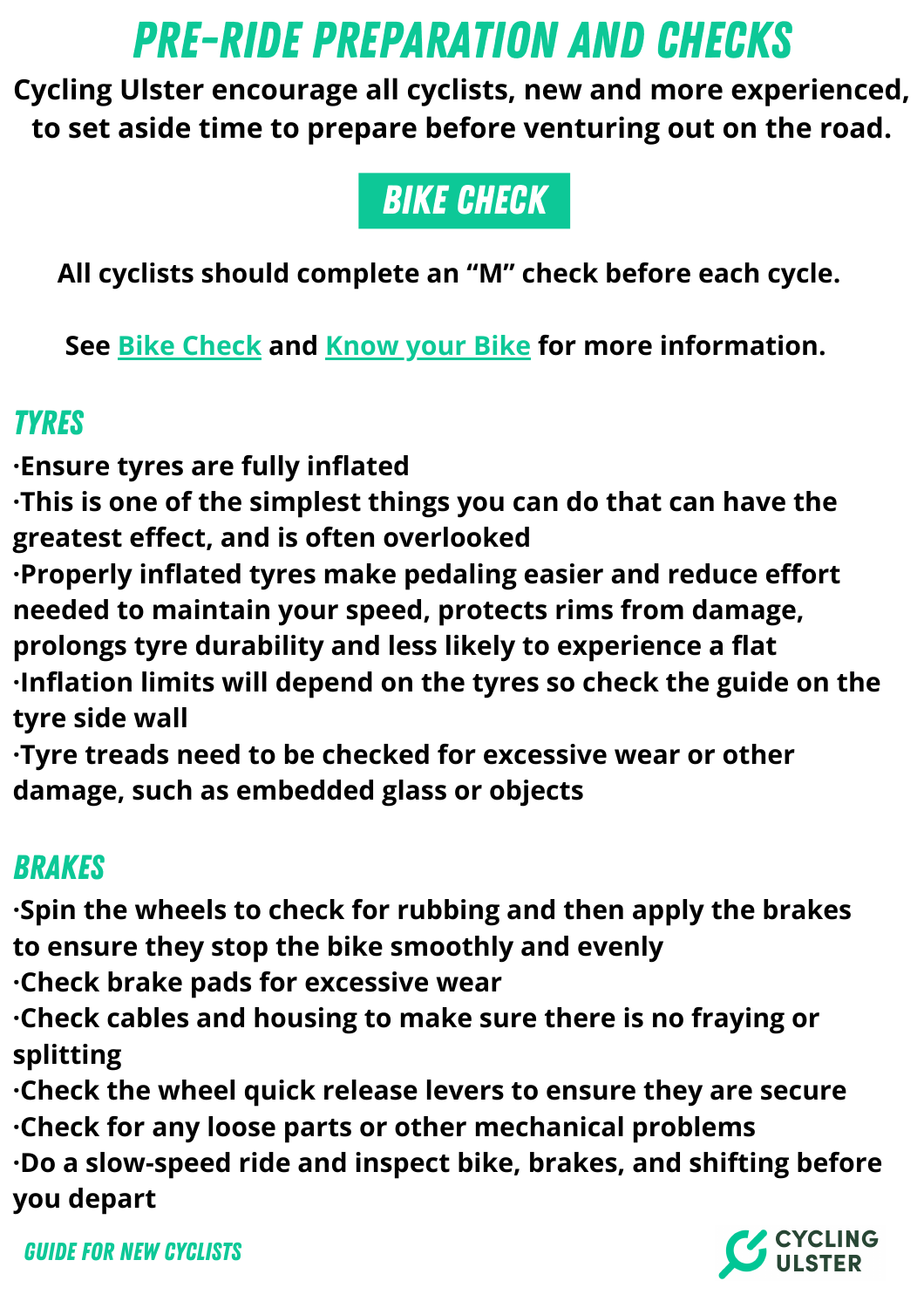# Pre-ride preparation and checks

# **EQUIPMENT**

**·Spare tubes, tyre levers or patch repair kit. Normal tube sizes are 700x25 or 700x28**

**·Pump or gas canisters**

**·Toolkit for basic repairs, for example, wrench that fits your bike ·Saddle bags are useful to carry the above items and fit snugly under your saddle**

**·Front and rear lights fully charged. Rear lights help cyclists to be seen by other road users, even in daylight**

- **·A rear mudguard during winter months**
- **·Map, route or GPS device**

**·First aid kit**

**·Mobile phone**

**·ID or medical card that includes next of kin details**

# Supplies

·**Adequate water, water bottle(s) or hydration pack. Add fruit juice to improve the taste or use an energy drink/powder if going on a longer cycle**

**·Cash for coffee stops or emergencies**

**·Energy foods, snacks etc**

**·Sunscreen/lip balm with sun protection**

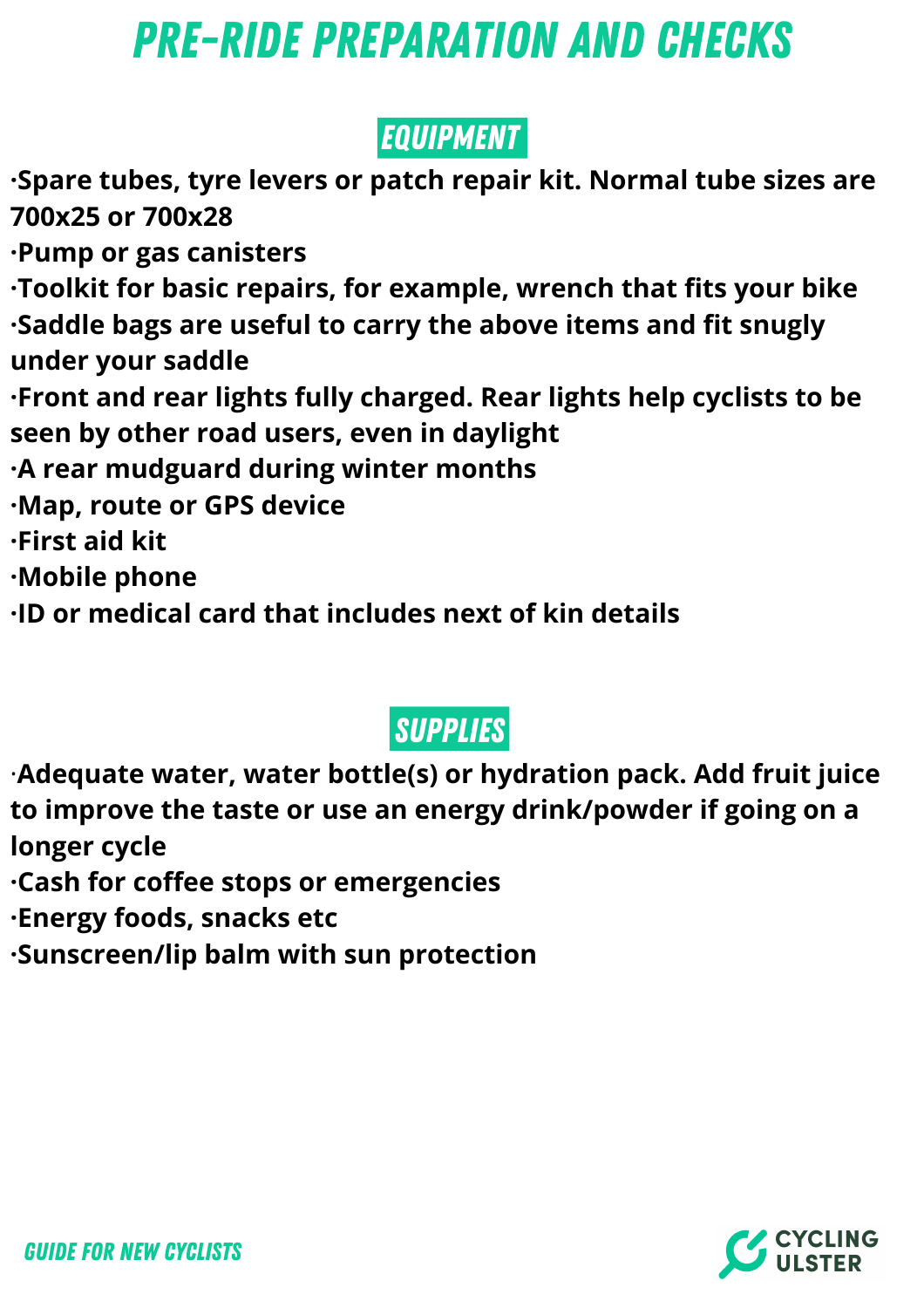

#### **CLOTHING**

**Cycling Ulster encourage all cyclists to** *'be safe be seen'* **by wearing hi-vis/bright clothing at all times, especially during poor weather and lighting conditions.**

**Helmet – ensure the straps are tight (can only get two fingers under straps) and the helmet is securely in place. As a guide the front of the helmet should sit just above your eyebrows**

**Gloves – padded to reduce pressure and road shock that can cause numbness or tingling fingers**

**Shoes – can be trainers or specialist cycling shoes. Most cyclists wear cycling shoes with cleats that fit into clipless pedals allowing them to lock into place. A simple twist to the foot releases the shoe from the pedal. Clipless pedals allow cyclists to pull up as well as push down on the pedals and create a much more efficient pedal stroke and faster speeds. Remember to check that cleats are not worn beyond the recommended limits. Worn cleats can cause the shoes to release from the pedal without warning**

**Shorts/tights – these have a special padded area in the seat designed specifically for cycling which is necessary for comfort. Both are worn without underwear to avoid chaffing**

**Sunglasses or other eye protection - these are important for protecting your eyes against wind, insects, stones, dirt etc. Make sure sunglasses are the correct fit and don't slip off your nose. You can get sunglasses with interchangeable lenses to adapt to different light conditions**

**Bespoke gear to protect against the elements. This may include hi-vis rain jacket, arm/leg warmers, thermal jackets/jerseys, overshoes etc**

Guide for new cyclists

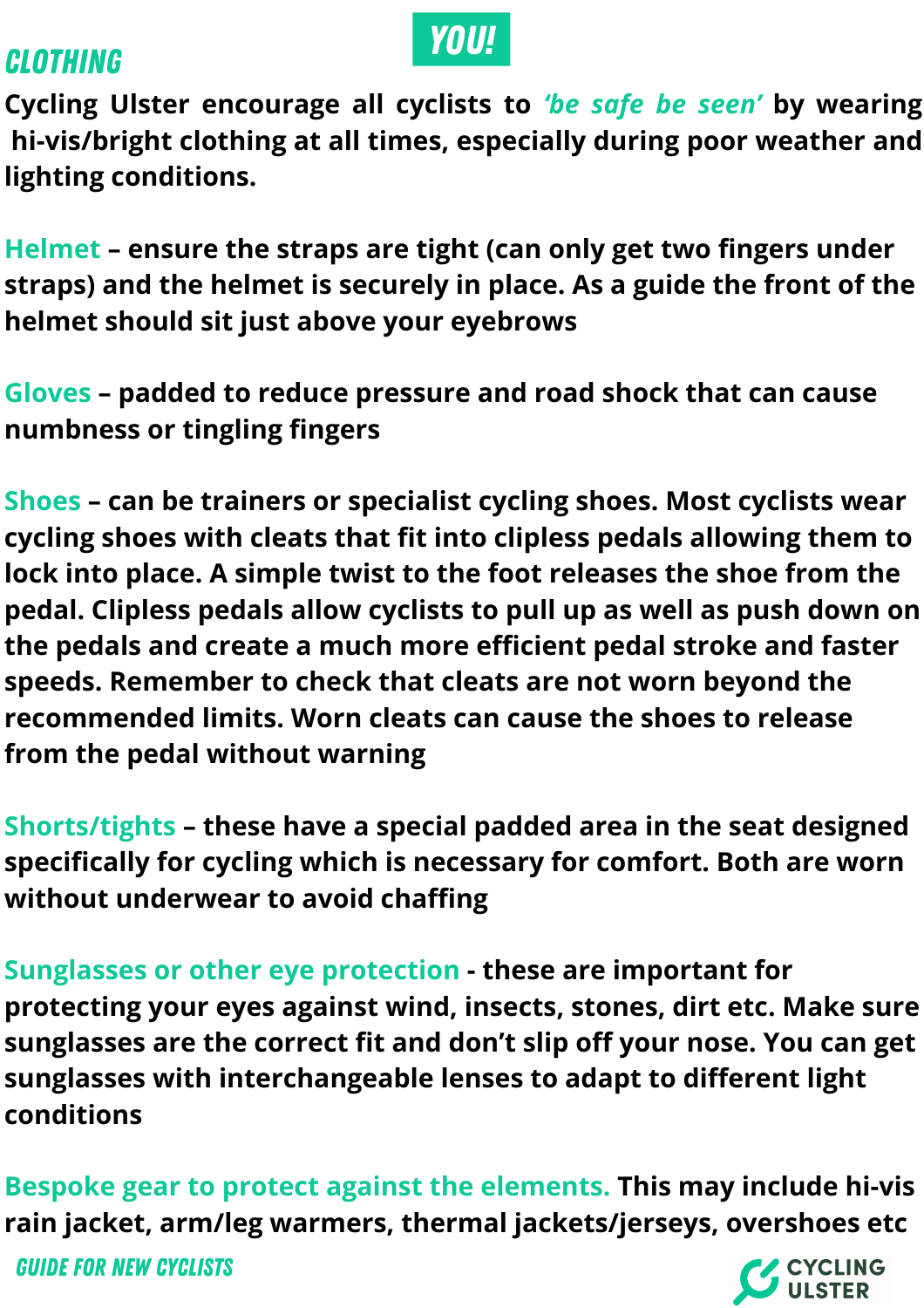

#### Food

·**Eat a healthy breakfast 30 to 60 mins before the start of your cycle**

**·Porridge and a slice of toast/oat or wholegrain cereals are a good option**

**·Light cereals such as cornflakes do not provide the slowrelease energy you will need for a cycle lasting a few hours**

**·Carry additional food and drink, for example, bananas, or cereal/energy bars**

**·Drink plenty of water before your cycle to ensure you are well hydrated**

**·Try to drink and eat as often as possible whilst out cycling**

**·If you are nervous eating while on the move, wait until you are at the back of the group to eat**

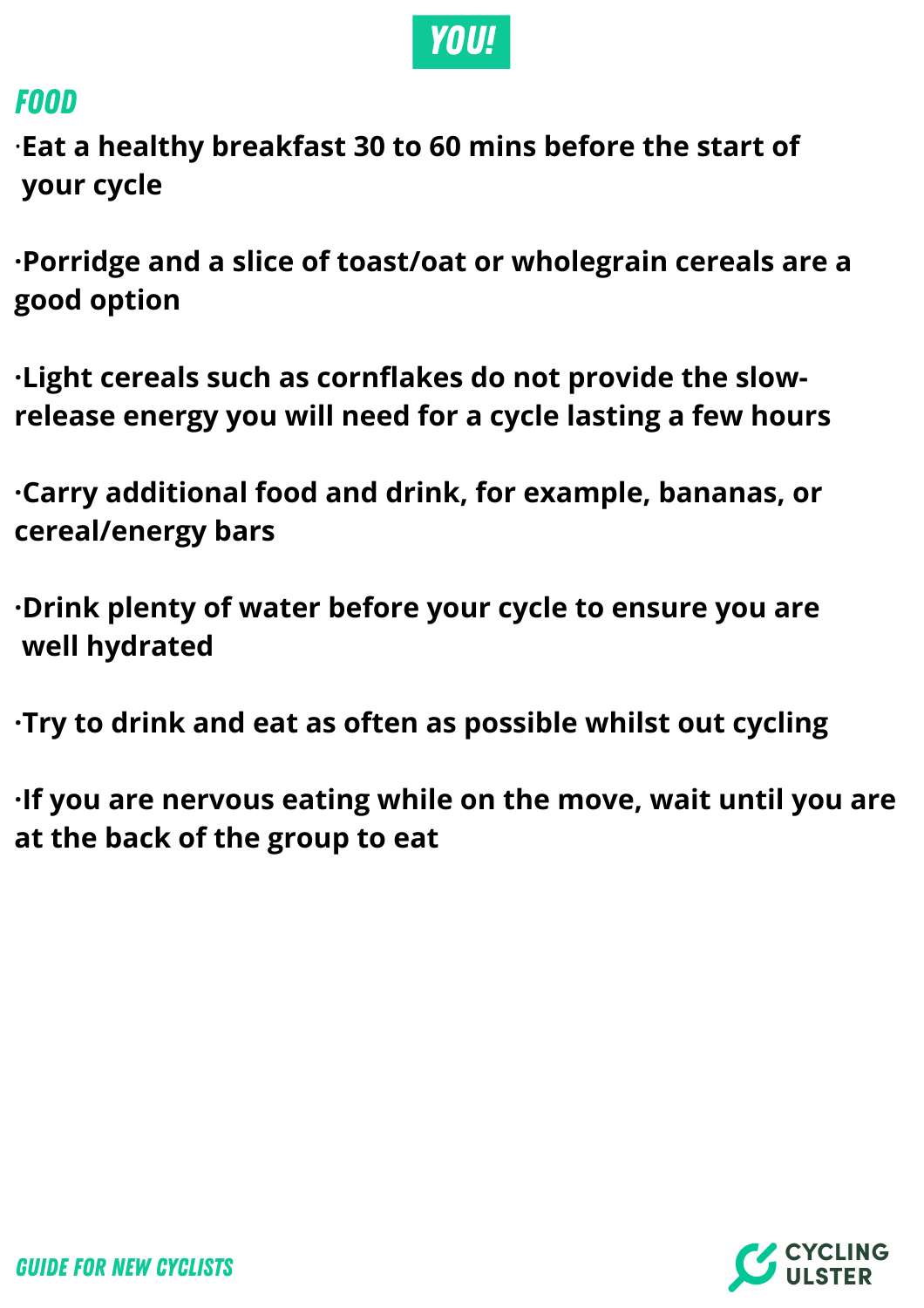# During the cycle

A cyclist should know the rules of the road and understand signs and road markings. Please refer to the [guide to cycling on the road](https://www.communitybikerides.ie/images/uploads/resources/Guide_to_cycling_1.pdf) for more information.

# Calls

·Alerting the group to hazards such as potholes/parked cars/debris on the road/traffic approaching is very important

·The cyclists at the front of the group should clearly and loudly announce hazards on the road ahead. These are announced early so the group is aware of potential dangers and can smoothly and safely take evasive action.

·Cyclists at the front of the group call the hazard and people behind repeat the call so the message gets passed through the group. Example of calls

·"Hole on left" means pothole on the left-hand side

·"Stones on the right" means stones on the right-hand side

·"Gravel in middle" means loose gravel in the middle of the groups path

## Moving cars approaching the group

·If a car is approaching from behind (or a car following the group is beginning to overtake the group) "car up" is called ·The last person in the group should be aware of traffic following/approaching the group from behind ·If a car is approaching the group from in front on a narrow road: "car down" is called

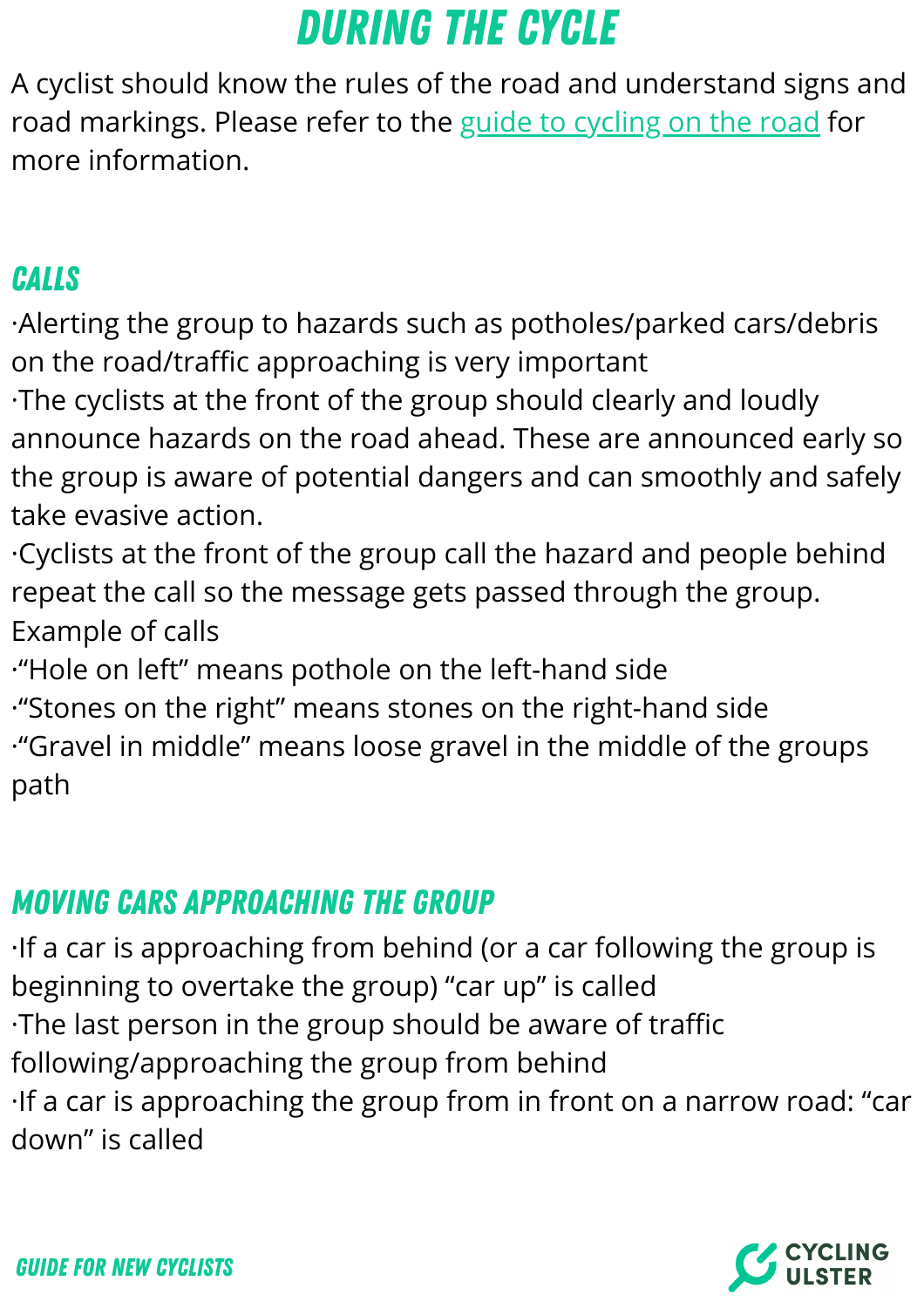# During the cycle

## Puncture or mechanical

·The person who gets the puncture should call "puncture" or "mechanical"

·Repeat the call so the message gets passed through the group. This alerts the group that someone has an issue so the group can stop ·The call also alerts people who are cycling behind the person that has suffered the puncture that there is someone in the group who may need to stop immediately and that they need to be alert [·See Fix a Puncture](https://www.communitybikerides.ie/images/uploads/resources/Puncture_Repair.pdf) for information on how to repair or replace a tube

# Cycle two by two/don't overlap the rear wheel of the cyclist in front

·Cyclist in front cannot see the position of cyclist following behind ·If your front wheel overlaps the rear wheel of the person in front, any movement left or right could result in wheels touching, a loss of balance and ultimately a crash

·Never pass another cyclist on the inside (left), always pass on the outside (right)

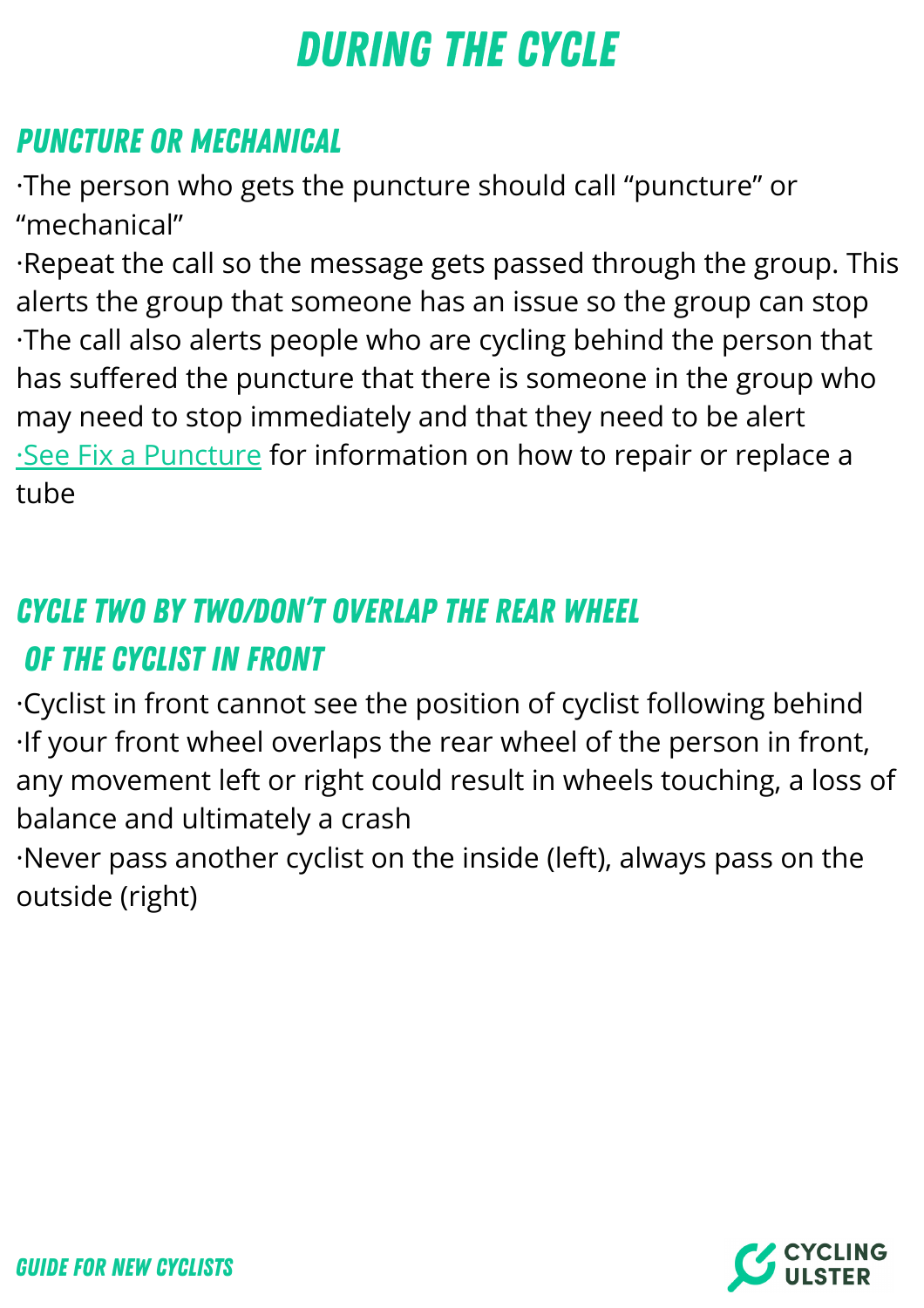# During the cycle

## Avoid freewheeling when at the front of the group

·It usually requires more effort to cycle at the front of the group ·If a cyclist at the front of the group freewheels the following cyclists could easily run into the back of the cyclist at the front, causing an accident

·Always keep pedaling when at the front of the group

## Gears and Cadence (pedaling speed)

·Lower gears make the pedals easy to turn, so it becomes easier to spin to a fast cadence and cycle for longer distances ·Pedal faster in a low gear, rather than 'harder' in a high gear, you'll last longer!

·Find a comfortable cadence and try to maintain this during the cycle by moving up or down gears as road incline changes ·Over time you should gradually try to increase your cadence ·Most new riders think they are getting a better workout if every pedal stoke is a strain and the quads are burning ·Although there's a place for low-cadence workouts, during a normal ride, aim for a smooth spin at between 80-100 rpm (pedal revolutions per minute) which is much more efficient -- and easier on the legs, especially the knees

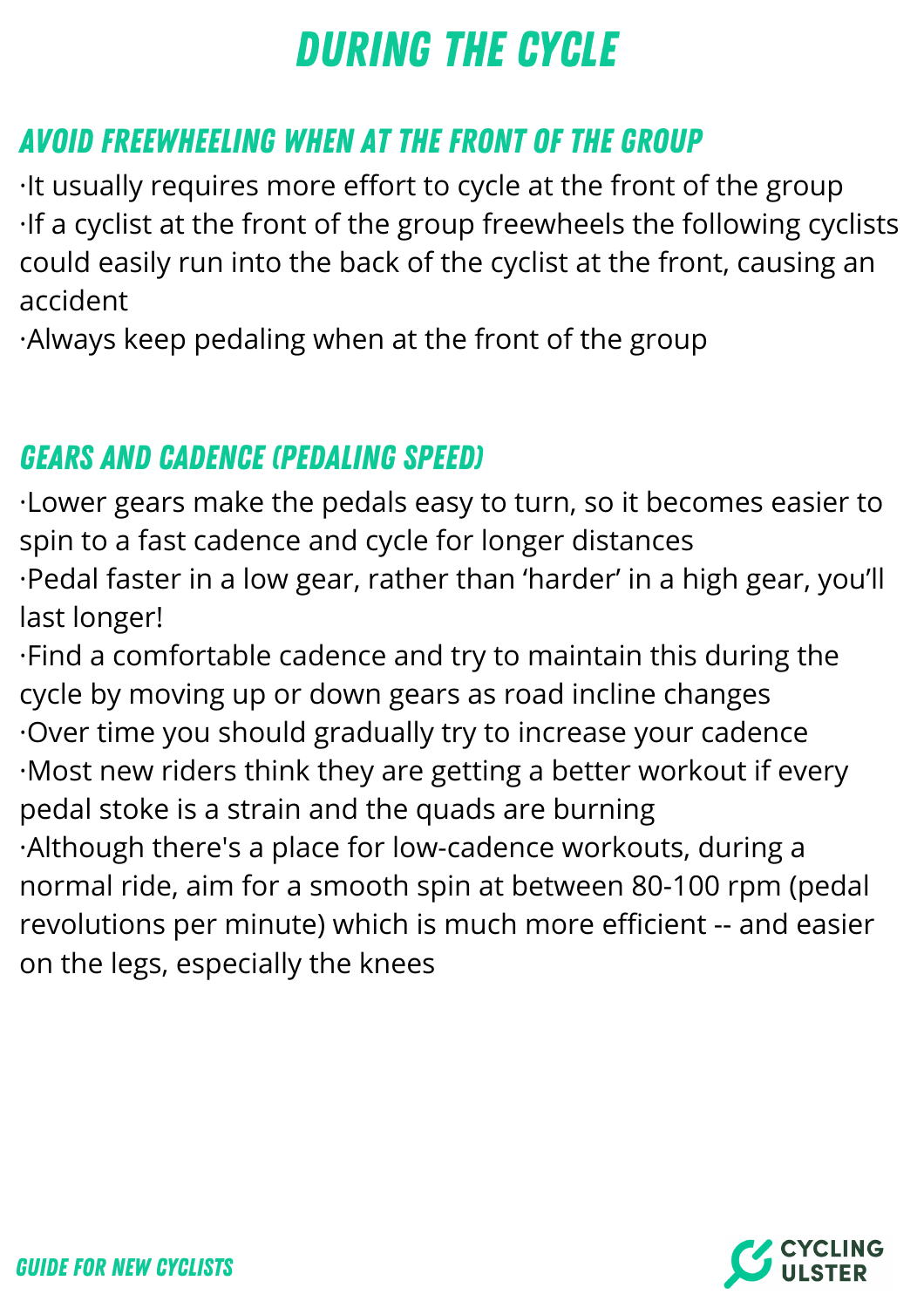# DUring the cycle

#### Handlebar grip

·Always keep a good grip of your handlebars using you thumbs ·Don't rest your hands on top of the bars if cycling behind another cyclist

#### Enjoy your cycle

·Build up the distance of your cycles gradually

·If you are comfortable with 20 miles try 25 then 30 miles and so on in small increments

·Ask the group leader (or another club member) for advice if you have any questions

# Post ride

## Clean Your Bike!

·After the ride, if the moving parts have got muddy or picked up road salt, give the bike a quick hose down

·Keep wheel rims free of oil

·Keep drive train, derailleur, jockey wheels and other moving parts moving freely

·Check for loose parts, rough or loose bearing, tyre condition etc ·Keeping your bike well maintained will help to sustain the equipment and components longer term